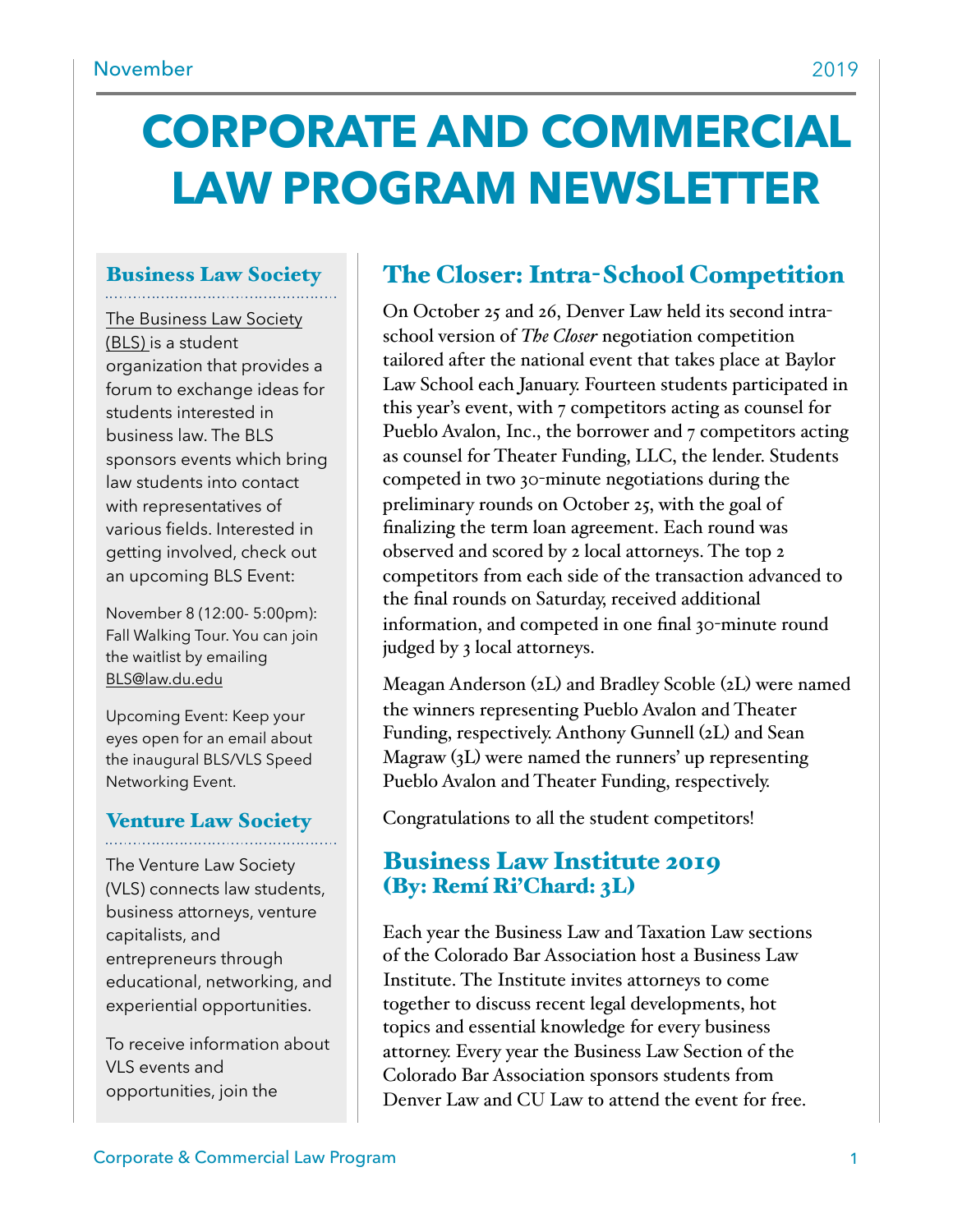#### November 2019

"Venture Law Society" TWEN page. Interested in getting involved, check out upcoming VLS events and opportunities:

November 6 (12:00 - 1:00pm) The 1L Timeline for Securing a Summer Job

April 10: Venture Summit (Sarah Tuneberg, CEO & Co-Founder of Geospiza will be the keynote speaker)

VLS is recruiting law students (2L, 3L, and 4L only) to volunteer with the Commons on Champa in connection with the CO.Starters Legal Clinic (you can meet your public service requirement). As a part of the clinic, students meet with entrepreneurs while being supervised by experienced attorneys from the community. For more info on how to get involved email [Kieran Edstrom.](mailto:kedstrom20@law.du.edu)

#### The Race to the Bottom Blog

[The Race to the Bottom Blog](http://www.theracetothebottom.org/)  [\(RTTB\)](http://www.theracetothebottom.org/) is a student-faculty blog that provides a forum for discussing trends and case law updates on corporate governance and securities issues. Congratulations to the blog's newest members: Mitch Blackstone, Sonia Chowdhury, Alexandra Feathers, Lanny Holstein, Adriana Levandowski, Manda Neuman, Bailey Ross, and Sean Winbush.

Students selected to attend were given the opportunity to learn about new and emerging topics in the legal industry. Break-out sessions included valuable discussions on new legislation, including recent tax reform, new hemp regulations, and updates on data privacy laws. Many break-out sessions were also directly applicable to course work for Corporate and Commercial Law Certificate students, including drafting tips, client counseling, and accounting principles. Ultimately, students were able to network with leading industry attorneys and make valuable connections for the future. If the opportunity arises, students should take advantage of a chance to attend the Business Law Institute in the future.

#### Pioneer Venture Group (By: James Taravella: 3L)

The Pioneer Venture Group (PVG) is the first student-led venture fund at DU. PVG invests up to \$25K in early-stage companies across multiple industries including healthcare, technology, consumer goods, agriculture, and clean energy. The inaugural cohort consists of students from the Sturm College of Law, the Daniels College of Business, and the Josef Korbel School of International Studies. The aim is to give students exposure to the Venture Capital space by hearing pitches, conducting due diligence, making investment decisions, and managing relationships with the startups we invest in.

The fund is in the process of finalizing its due diligence procedures and its investment thesis. Further, it is actively sourcing startups to invest in that will give students ample experience with due diligence and investment management. As a part of this process, the fund participated in Denver Startup Week, where students heard pitches from roughly 12 startups. Students from the fund also participated in a term sheet and capitalization table workshop at Law Bank in conjunction with the Venture Law Society.

For more info on the PVG, email [Kieran Edstrom.](mailto:kedstrom20@law.du.edu)